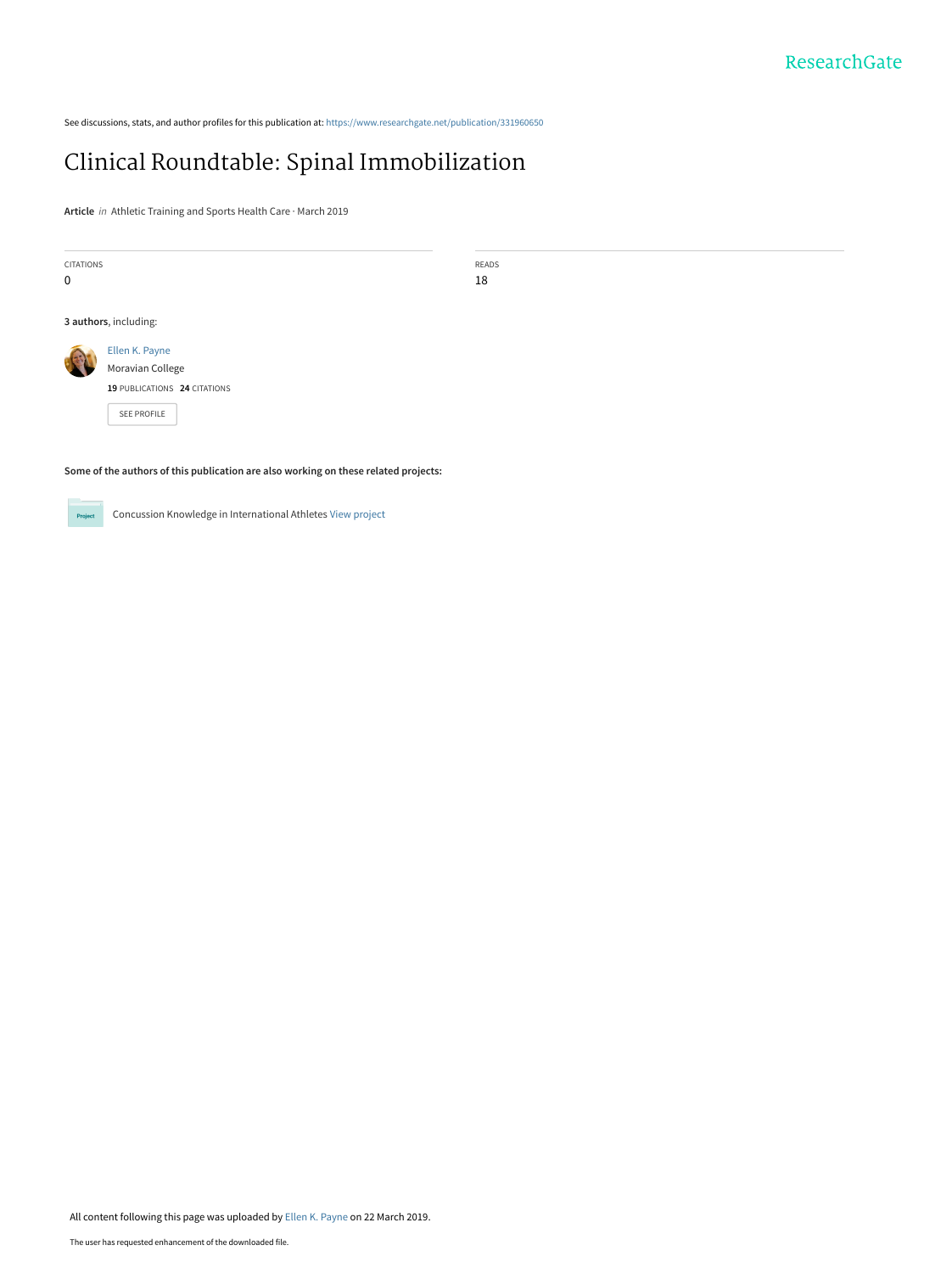## **Spinal Immobilization**

*Panelists: Darryl Conway, MA, LAT, ATC; Ellen K. Payne, PhD, LAT, ATC, CSCS, EMT; Edward Strapp, FP-C, NRP, LAT, ATC*

**Darryl Conway, MA, LAT, ATC***, is from the University of Michigan, Ann Arbor, Michigan.*

**Ellen K. Payne, PhD, LAT, ATC, CSCS, EMT***, is from Moravian College, Bethlehem, Pennsylvania.*

**Edward Strapp, FP-C, NRP, LAT, ATC***, is from the Maryland State Police Department, Reisterstown, Maryland.*

**Moderator:** *James R. Scifers, DScPT, PT, SCS, LAT, ATC*

Spinal immobilization is one of<br>the most common pre-hospital<br>athletic setting following trauma. pinal immobilization is one of the most common pre-hospital procedures performed in the Variations in practices for spinal immobilization have resulted in recommendations to standardize practice across interdisciplinary care teams. As a result, position statements have been developed advocating the use of a long spine board (LSB) as the primary spinal immobilization device. However, recent advances in technology and the evidence related to the use of the LSB have advocated for clinicians to select from a wider array of choices when considering spinal immobilization. This clinical roundtable investigates these alternatives to the LSB when completing spinal immobilization in the sports medicine setting.

**Scifers:** What options are available to athletic trainers as alternatives to the LSB? Is there a difference in these options for use in spinal immobilization versus just lifting and moving a patient?

**Conway:** The CombiCarrier II (Hartwell Medical; Carlsbad, CA), scoop stretcher, vacuum mattress (Hartwell Medical), vacuum pad (Hartwell Medical), and Kendrick Extrication Device (KED) (Ferno; Wilmington, OH) are all alternatives to the LSB that I have familiarity with. Many of these options are similar to the LSB in concept and function, but offer various advantages and disadvantages that must be considered. All are effective for both spinal immobilization and lifting and moving patients.

The CombiCarrier II and scoop stretcher are similar, although there are moderate differences in their design. Both can function as devices to lift and move patients and offer the convenience of separating from under the patient if they are to be removed. The CombiCarrier II is a hybrid between an LSB and scoop stretcher that can function as either depending on need.

The vacuum mattress is used in lieu of an LSB and functions similarly to it except that it allows the rescuer to fill void spaces more easily and is reported to be more comfortable for the patient. The vacuum pad is frequently used in combination with the LSB, CombiCarrier II, and/ or patient stretcher to fill void spaces, create molds around the head in lieu of external head immobilizers, and decrease pressure on bony prominences. Finally, the KED is a semirigid device that is approximately half the size of a traditional LSB and secures the head, neck, and torso in an anatomically neutral position. All of the devices mentioned can be used for spinal immobilization and/or for lifting and moving patients.

**Payne:** I appreciate the multifunctionality of the CombiCarrier II over the scoop stretcher. This device can be used for lifting and moving patients who may not require full immobilization (eg, hip injuries) and for full spinal immobilization of the patient just like an LSB. The scoop stretcher is used mostly for lifting and moving a patient, such as getting a patient out of tight spot and transferring him or her to the ambulance stretcher, vacuum mattress, or LSB. These devices are not designed for full spinal immobilization.

Athletic trainers will find the vacuum mattress easy to use in the field and more comfortable for the patient. The KED and short board are used for extrication and spinal immobilization of patients in a seated position, prior to transferring them to an LSB or the ambulance stretcher. They are used less in emergency medical services (EMS) as we change our thought process on spinal immobilization criteria and the best way to extricate a patient.

**Strapp:** In my experience, the three most common spinal immobilization options are the LSB, the CombiCarrier II (or scoop stretcher), and the vacuum mattress. The newer concept of spinal motion restriction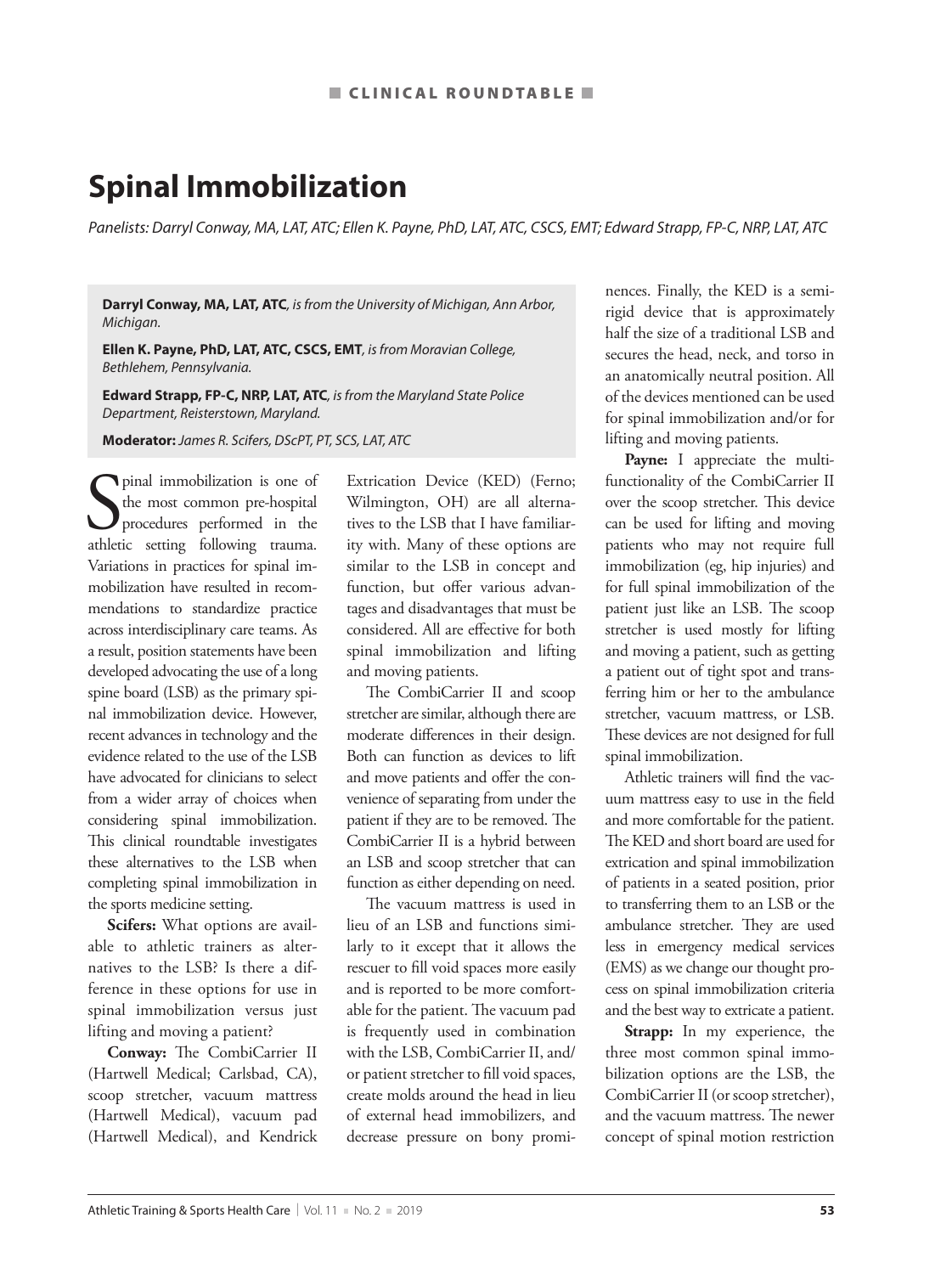involves transporting a patient without gross movement and then allowing him or her to rest comfortably without immobilization. This spinal motion restriction approach has changed how we have handled spinal immobilization, and these new options have each become approved for full spinal immobilization through research. Additionally, these options allow a provider to focus on limiting movement during immobilization while providing increased patient comfort during transport.

In terms of the use of each of these devices in the field, the CombiCarrier II is frequently used as a simple transport/transfer device that does not require full spinal immobilization or in cases where you are simply lifting or carrying a patient for a short distance before placing him or her on a stretcher, but the newer devices are approved for full spinal immobilization. The vacuum mattress is more challenging to position under a patient and has limited uses as a transport device. Due to the lack of rigidity of the vacuum mattress, if not fully deployed, it will cause undue hip flexion and be a challenge without having numerous rescuers carrying the device.

**Scifers:** How do these options align with the current evidence?

**Conway:** Most alternative options to the LSB produce favorable results when comparing stability, comfort, tissue pressure, and motion. The scoop stretcher has been found to cause decreased motion compared to the LSB and is comparable to or better than manual techniques for spinal immobilization. As stated earlier, the vacuum mattress is reported to be more comfortable for the patient during periods of prolonged immobilization due to lower pressures exerted on bony prominences. The vacuum mattress has also been found to provide greater or equal stability to the LSB when compared in multiple planes. Finally, the LSB was found to be easier and faster for the clinician to use, and provided a decrease in spinal movement when compared to the vacuum mattress.

**Payne:** The National Athletic Trainers' Association (NATA) Position Statement briefly discusses the use of these alternatives to the LSB, but these devices don't seem to get much traction in this publication. More recently, a Joint Position Statement from the American College of Surgeons Committee on Trauma (ACS-COT), American College of Emergency Physicians (ACEP), and the National Association of EMS Physicians (NAEMSP) mentions the use of alternatives to the LSB. Although there is some evidence available supporting the use of the vacuum mattress, at this time there appears to be limited evidence available on the use of the CombiCarrier II in the pre-hospital setting. There is some concern about its use during a computed tomography scan. Given the limited research available on the subject, additional studies are clearly needed.

**Strapp:** Using the CombiCarrier II or vacuum mattress has become more popular due to the current evidence against full spinal immobilization on all trauma patients. There has been a recent shift to selective spinal immobilization following a focused spinal assessment using the Nexus criteria. With this recent shift in views, EMS personnel and athletic trainers should be focused on selective spinal immobilization while paying attention to patient comfort. It is well known that selecting appropriate padding, which minimizes movement due to discomfort of the rigid traditional LSB, is extremely beneficial to the well-being of the patient. The options of having devices such as a spinal immobilizer (with a cervical collar) and a soft padded stretcher placed at a 30- to 45-degree angle makes the use of a transfer device (from the position found onto the stretcher) a much better option and a great case for the CombiCarrier II. Additionally, the vacuum mattress allows for a much more comfortable position with adequate padding of the voids and a more molded position around the patient. This is particularly beneficial in anatomical deformities or non-traditional in-line supine position patients.

**Scifers:** How are you using these options in your practice? How are EMS personnel currently incorporating these options into their policies?

**Conway:** At the University of Michigan, we use the CombiCarrier II for our spinal immobilization on the field/ice in conjunction with our EMS. We own multiple devices that are available at the specific venues and are given to EMS when they arrive for standby coverage and/or are in place by the patient during emergency situations. For other sports that are less equipment intensive, we have not yet transitioned to the CombiCarrier II and use the standard LSB that EMS carries. We collaborate with EMS for training sessions throughout the year with each device. We also have a vacuum pad device and a vacuum mattress, but primarily use those devices for teaching purposes and have not fully integrated them into full-time clinical practice at this point.

**Payne:** As an educator, I make sure my athletic training students are aware of all of the alternatives available. They need to be knowledgeable and competent in using the LSB and the other devices (currently they learn the CombiCarrier II, scoop stretcher, and vacuum mattress) in a variety of scenarios. I am also working with other organiza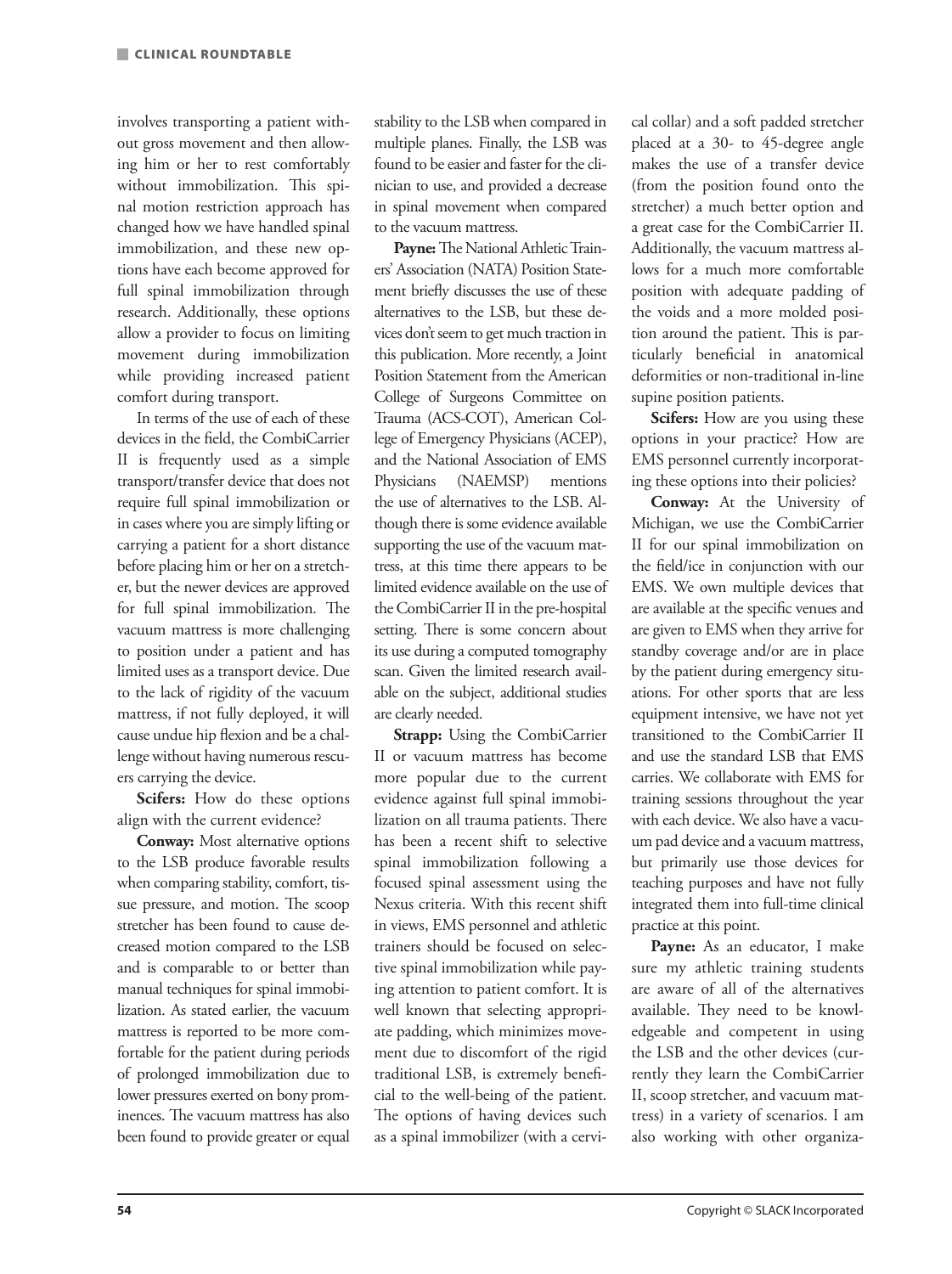tions to educate practicing athletic trainers about the available options and how to incorporate them into their emergency action plans.

I want to make sure athletic trainers are educated on the alternatives and familiar with each, especially when interacting with their local EMS and the equipment and methods that they may use for spinal immobilization. But that is a two-way street, and EMS personnel also need to be educated about the alternatives that athletic trainers may be using. For example, a lot of EMS personnel are not familiar with the vacuum mattress, mostly due to the cost. EMS policies and procedures for spinal immobilization can vary in each locality, so athletic trainers need to reach out and communicate with their local EMS so they can be on the same page when an emergency does occur. This is why it is important to include the local EMS when developing your emergency action plan.

**Strapp:** I am still seeing a large number of traditional spine boards in the normal EMS setting. However, we are seeing fewer patients with full spinal immobilization and more patients placed in spinal motion restriction. Wilderness and non-traditional environments are seeing a growing use of CombiCarriers and vacuum splints for a variety of situations. The use of CombiCarriers for pelvic and femur fractures is a great option because you do not need to log roll the patient before immobilization or transport. We are also seeing increasing trends with the CombiCarrier II being used as a transfer device to move a patient to a vacuum mattress or onto a stretcher. The vacuum mattress is ideal for prolonged extrications where it can be fitted to the contours of the patient well and is extremely beneficial in elderly patients who often have a kyphotic curve and forward head posture.

**Scifers:** Which of these alternatives do you find to be most useful? For what injuries and conditions?

**Conway:** Through my practice, I have found the CombiCarrier II most useful and have transitioned to that device for all equipment-intensive sports. This device provides us with the greatest amount of versatility and opportunity to manage most situations that present. We primarily use the CombiCarrier II for all extrication from the ground to the stretcher whenever spinal immobilization is indicated, but it is also useful for extrication for orthopedic issues.

Payne: Based on my current practice as an athletic trainer and an EMT, I'm most interested to see the continued use of the CombiCarrier II in practice. Its multifunctional design allows its use in a variety of scenarios, including spinal immobilization. As mentioned previously, it can be ideal for injuries such as hip injuries when "scooping" the patient is the preferred method for getting him or her on the board as opposed to the traditional log roll. The device can be used to easily transition a patient from the ground to the ambulance stretcher with minimal movement of the patient. The CombiCarrier II can also be used with athletes still wearing equipment.

**Strapp:** I think each piece of equipment has a place where it can be most useful. There is some overlap, but CombiCarriers are useful for pelvic and femur fractures because you don't need to log roll the patient before immobilization or transport. When used as a transfer device, the benefit of the CombiCarrier II to move a patient to a vacuum mattress or onto a stretcher before being removed and leaving the patient on this second device is critical. The vacuum mattress is useful in most cases of full spinal immobilization due to its

comfort but especially for prolonged extrications where it can be fitted to the contours of the patient well.

**Scifers:** Have you identified any concerns or limitations with the use of these options that you would want other clinicians to be aware of?

**Conway:** Clinicians must be aware that vacuum devices can be expensive and require substantial care and maintenance to avoid device failure. The devices may not be able to be used on all terrains, especially when working various extreme sports. The devices are large and can be bulky to pack and transport, and it can take longer to place the patient on the device compared to the LSB or other devices. Although there are many advantages to using vacuum devices, they require substantial training and coordination with all members of the interdisciplinary team, as well as daily inspection that can be more cumbersome compared to other devices.

Scoop stretchers also require a significant amount of training compared to the LSB. If using a traditional scoop stretcher, "pinch points" within the unit must be monitored during sizing and use, and additional attention must be paid to the locking mechanisms to make sure that they are secure. The KED has limitations with regard to the size of the individual and specific limitations as to when it is optimal to use. As with other devices, it requires substantial training to apply correctly.

Payne: Both the vacuum mattress and the CombiCarrier II are more expensive and the vacuum mattress requires a significantly greater storage area than the LSB. Each of these alternatives require additional training for the athletic training staff and other members of the sports medicine team who will be using them during an emergency.